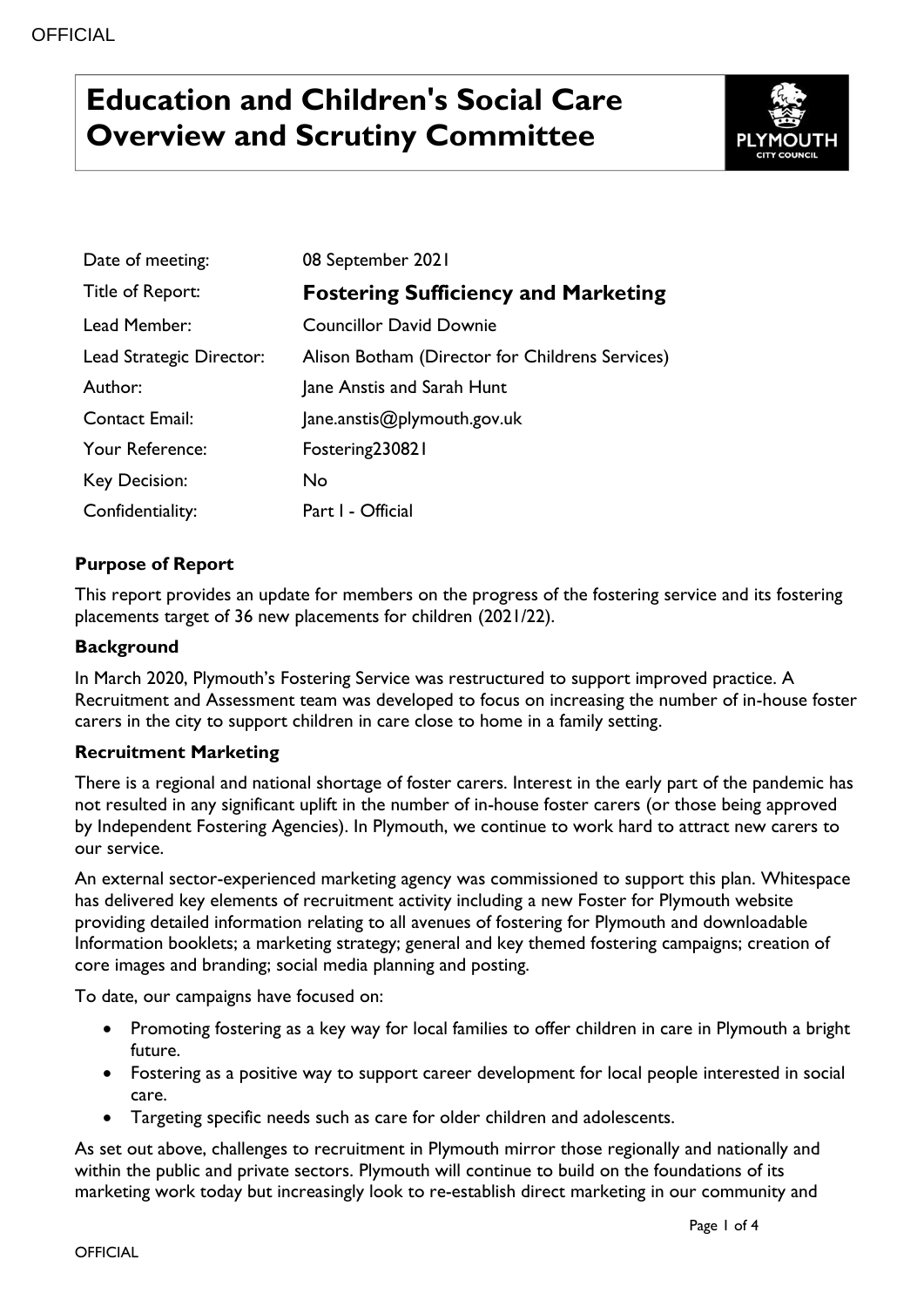#### PLYMOUTH CITY COUNCIL

explore options for regional collaboration. Marketing opportunities have been challenged during the pandemic, as many of the events and community based advertising opportunities were not possible due to lockdown. This is slowly beginning to ease and we will take advantage of this in the autumn.

Our recruitment focus for the coming quarter is carers for adolescents and there is a growing need of alternative to home care for this age range. We have a launch in August that is revisiting promoting fostering as a career but also to highlight fostering teenagers as a campaign in its own right. The launch will come with a press release, bus back advertising, digital display at Barcode, and presence at the sea food festival in September.

Our incredible foster carers have been active supporters and participants in a range of marketing activity, providing material for the Foster for Plymouth website; testimonials; personal accounts of their own journey into fostering and some have taken part in radio, film and advertising.

The birth children of foster carers have provided their stories of living with foster children and children and young people in foster care have also shared their experiences and achievements.

#### **Key Targets and Progress**

In 2020/ 21 the service had a target to achieve a net gain of 21 new foster placements (14 fostering households). 16 new households (30 new placements) were recruited.

Alongside this, however, a number of very longstanding foster carers retired during the course of that year. A proportion of these were expected each year however with an ageing cohort of carers, some with health needs, Covid-19 did have a part to play for some carers in reaching early decisions to cease fostering. As a result, 17 households (30 placements) ceased.

During this financial year (2021-22), recruitment activity is seeking to achieve a net gain of 36 foster placements (24 fostering households). This has been modelled over 12 Months on a net gain of 2 Households/3 Placements per month basis. We have successfully recruited 4 households (6 placements) to date and a further 7 households and 12 placements will be approved by November. Beyond this, we continue to seek to attract more applicants via our website and other marketing activities.

#### **Support and Retention:**

We continue to work to ensure that Plymouth foster carers are valued, well supported and continue to receive good training and development opportunities. These areas were positively commented upon within the 2021 Fostering survey completed in July of this year. Plymouth foster carers have an allocated Supervising Social Worker who provides individual and group development and support. Our training and development offer embraces trauma informed parenting and promotes good understanding of the experiences of children and young people in care. Children and Adolescent Mental Health services provide consultation and training for Plymouth carers. In March 2022 fostering practitioners will receive training in Dyadic Developmental Psychotherapy which will support a therapeutic framework from which to support and educate further Plymouth carers regards trauma informed approaches. To enable a ground up approach to knowing our carers well, we have monthly listening events and annual meet the leadership team events. These have been well received and have provided a line of communication that helps to influence our direction of travel regards meaningful support.

#### **Next Steps:**

As a service we are working hard to improve core aspects of our response, including emergency provision. We are working to attract and approve 3 households who will offer emergency foster placements to children and young people to prevent the need for residential placements or placements outside of the city.

Foster for Plymouth is a campaign supported by Plymouth's HR department to increase the number of people who work for Plymouth to be supported to care for children through some flexibility in their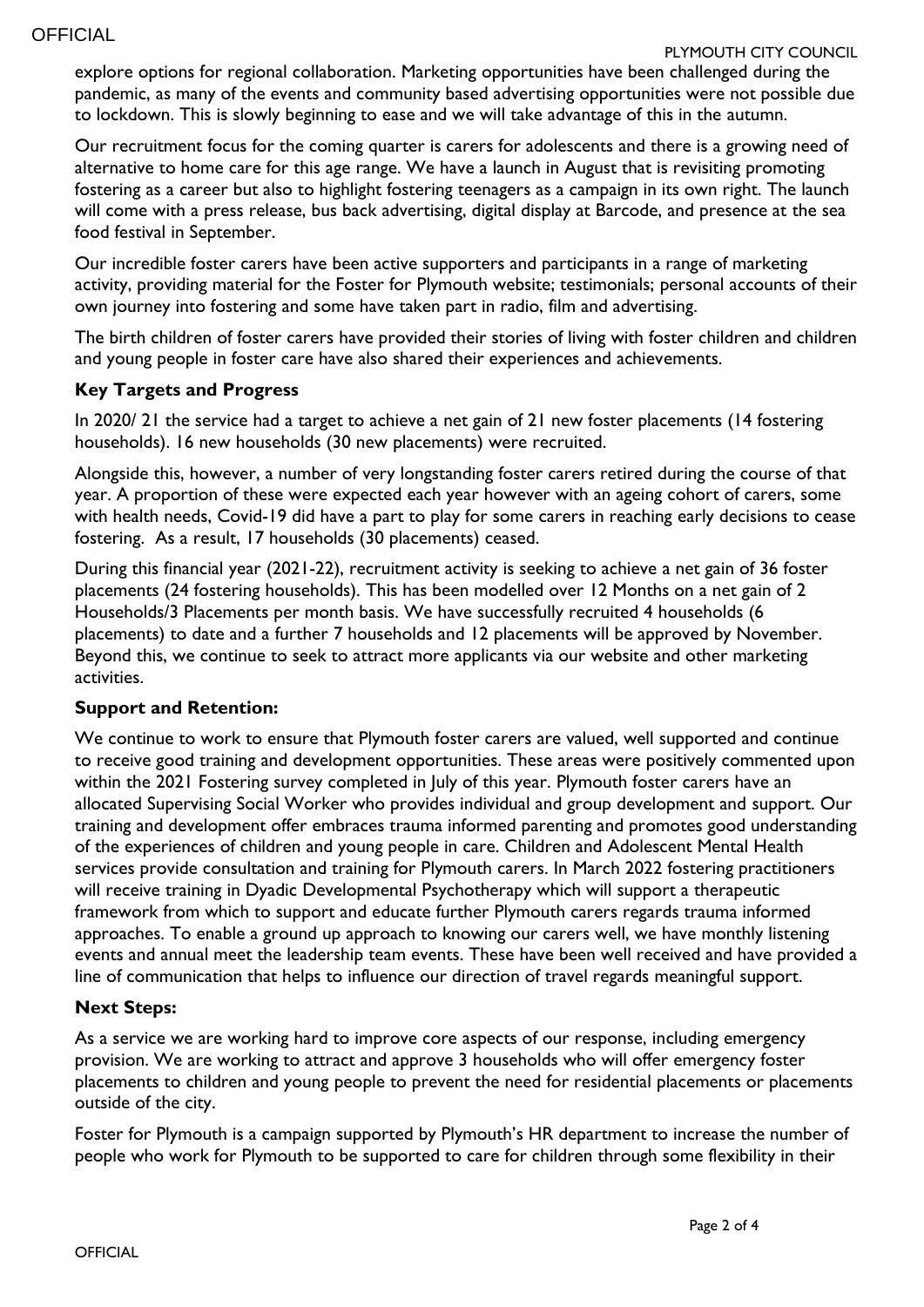working lives (for instance, to attend meetings and training). We will relaunch this campaign and look to employers across the city to join this with us.

Alongside foster carers, the Fostering Service assesses, approves and supports special guardians and connected carers. Special guardians are usually family members or friends of a child's birth family. They may be long term foster carers who want to legally and permanently secure a child's placement with them. This is an area of our work currently under review to improve and extend.

Ensuring children and young people are able to remain in their local community when they need care outside their families is a continual focus for our service and our recruitment, retention and service development work remains ambitious and determined to achieve that aim.

#### **Implications for the Medium Term Financial Plan and Resource Implications:**

The Fostering Delivery Saving's plan is linked to regular annual savings to be achieved for CYPFS. Placing children with foster carers provides a more cost effective as well as preferable care plan for children in care in Plymouth.

#### **Carbon Footprint (Environmental) Implications:**

no immediate impact

#### **Other Implications: e.g. Health and Safety, Risk Management, Child Poverty:**

*\* When considering these proposals members have a responsibility to ensure they give due regard to the Council's duty to promote equality of opportunity, eliminate unlawful discrimination and promote good relations between people who share protected characteristics under the Equalities Act and those who do not.* Click here to enter text.

#### **Appendices**

*\*Add rows as required to box below*

|   | <b>Ref. Title of Appendix</b>                | <b>Exemption Paragraph Number</b> (if applicable)<br>If some/all of the information is confidential, you must indicate<br>why it is not for publication by virtue of Part 1 of Schedule 12A<br>of the Local Government Act 1972 by ticking the relevant box. |  |  |  |  |   |  |  |  |
|---|----------------------------------------------|--------------------------------------------------------------------------------------------------------------------------------------------------------------------------------------------------------------------------------------------------------------|--|--|--|--|---|--|--|--|
|   |                                              |                                                                                                                                                                                                                                                              |  |  |  |  | 6 |  |  |  |
|   | Briefing report title                        |                                                                                                                                                                                                                                                              |  |  |  |  |   |  |  |  |
| B | Equalities Impact Assessment (if applicable) |                                                                                                                                                                                                                                                              |  |  |  |  |   |  |  |  |

#### **Background papers:**

*\*Add rows as required to box below*

*Please list all unpublished, background papers relevant to the decision in the table below. Background papers are unpublished works, relied on to a material extent in preparing the report, which disclose facts or matters on which the report or an important part of the work is based.*

| Title of any background paper(s) |                                                                                                                                                                                                         | <b>Exemption Paragraph Number</b> (if applicable) |  |  |  |   |  |  |  |  |
|----------------------------------|---------------------------------------------------------------------------------------------------------------------------------------------------------------------------------------------------------|---------------------------------------------------|--|--|--|---|--|--|--|--|
|                                  | If some/all of the information is confidential, you must indicate why it<br>is not for publication by virtue of Part 1 of Schedule 12A of the Local<br>Government Act 1972 by ticking the relevant box. |                                                   |  |  |  |   |  |  |  |  |
|                                  |                                                                                                                                                                                                         |                                                   |  |  |  | Õ |  |  |  |  |
|                                  |                                                                                                                                                                                                         |                                                   |  |  |  |   |  |  |  |  |
|                                  |                                                                                                                                                                                                         |                                                   |  |  |  |   |  |  |  |  |